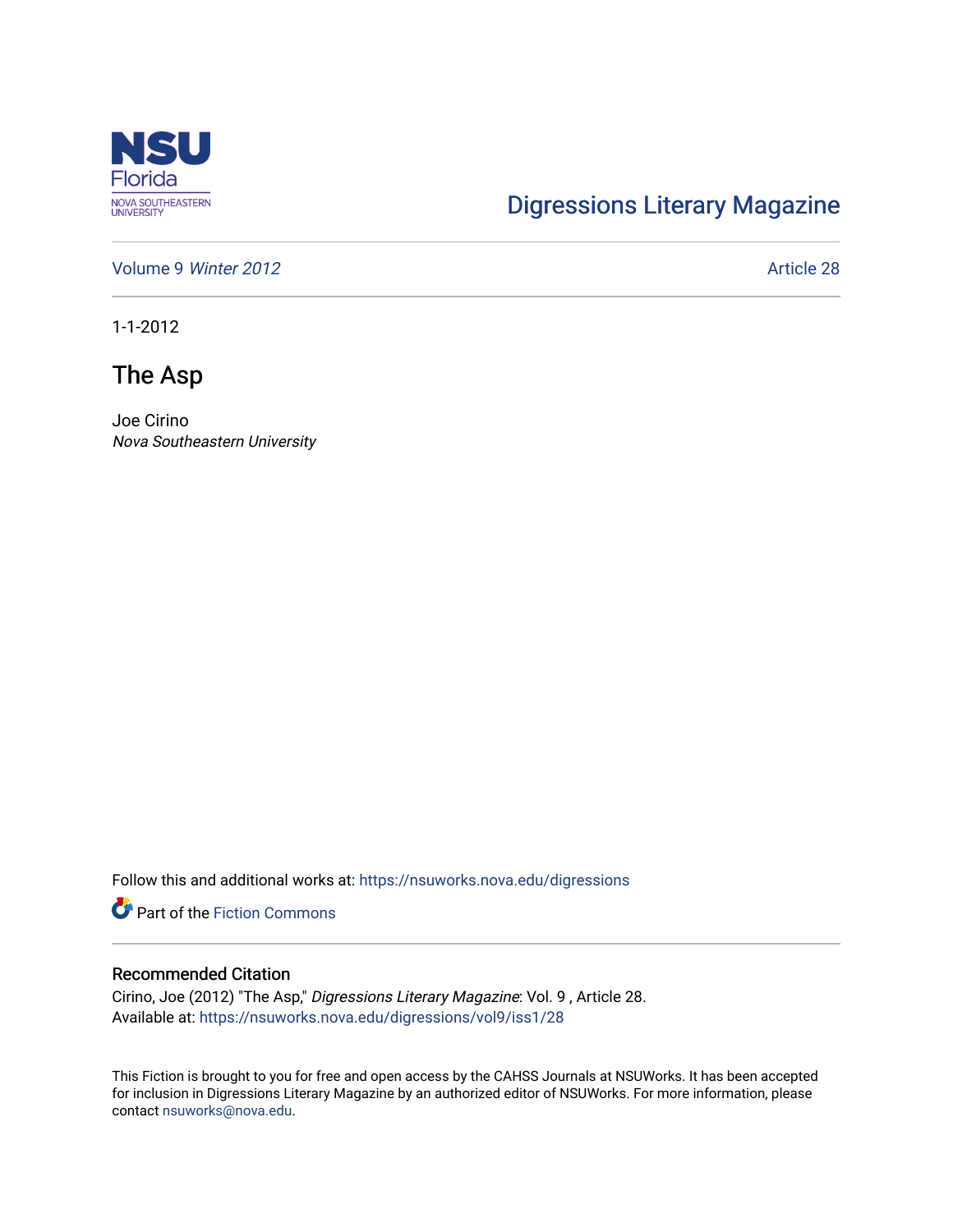## **The Asp** *Joe Cirino*

Horace Evans had finally realized what it meant to be free. Freedom was not a sandy beach, nor was it a mall and a fat wallet. Freedom was being cut off from man and society, alone with nothing but the roar of a V9 turbo-steam motorcycle in your ears and not a care in the world for laws and papers. Summer vacation was a glorious fruit and Horace Evans had found its juice too sweet to taste of but once.

No more would his professors lecture and drone on and on until the clock slowed to a standstill. Out here, the hypnotizing, arrow-straight road occupied his vision and gave him peace from all the chaos of law school.

The asphalt went on ahead of Horace, curving not once and straying never from its singular direction. The roar of his motorcycle, a Harley Demon Model IV, must have been heard for miles around. The sun slowly hit the horizon behind him as the cold New Mexico air rushed past, and in that moment Horace felt truly free.

Of course, leaving a life of torts and contracts and stuffy rooms with ailing witnesses and geriatric judges was preferable to what was about to happen, yet the budding lawyer did not know this. The desert rang with his fun, an unnatural sound, as deserts are meant by their defintion to be quiet.

The bump in the road was sudden and jolting. One minute it was a smooth ride across perfect black, and the next Horace's world has turned upside down. He felt more than heard a crunch as his body hit the road, the dust kicked up by the capsizing motorcycle blinding him as his leather ripped and tore in his streaking slide.

With time, Horace regained consciousness enough to find the sun no lower than it had been previously, his motorcycle a twisted wreck a ways down the road from him.

As Horace attempted to rise to his feet, he slipped and fell to the pavement, beads of sweat dropping from his bald brow. He looked down in horror to the realization that his right leg was no more: torn, ripped, and warped flesh and muscle were all that shone through the crumpled